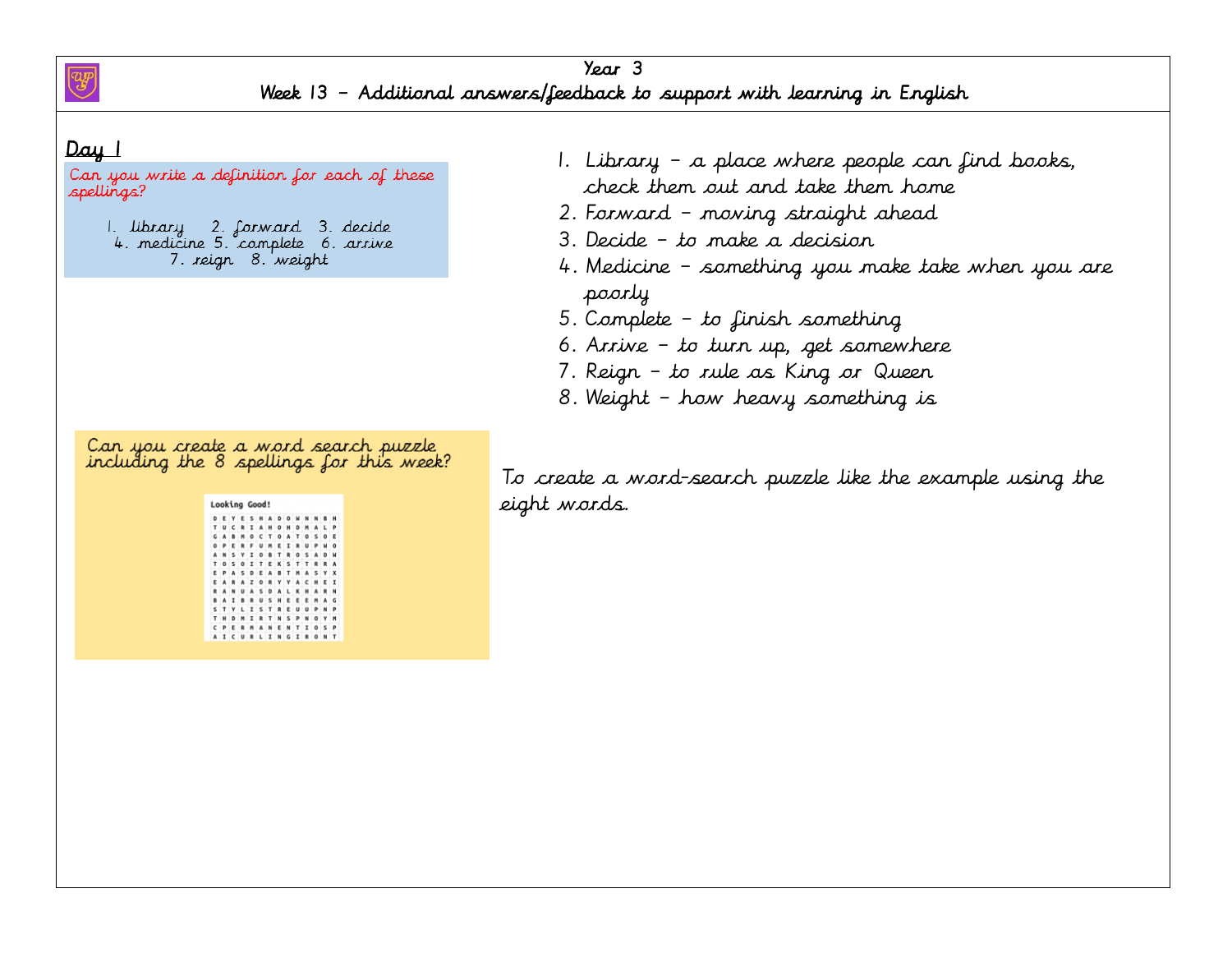| Do you think this school is a modern or old-fashioned school? Why? - old-<br>fashioned because they have a blackboard.<br>Do you think Mr Chalk is a kind teacher? Why? - no, because of the way he |               | Lessons in Life $=$<br>$10-5=5$ a play<br>$3 + 3 = 6$                                                                             |                        |
|-----------------------------------------------------------------------------------------------------------------------------------------------------------------------------------------------------|---------------|-----------------------------------------------------------------------------------------------------------------------------------|------------------------|
| speaks to Neil and Carl                                                                                                                                                                             |               |                                                                                                                                   |                        |
| What lesson do you think Mr Chalk is teaching? - Maths because Neil says                                                                                                                            |               | Turning his head quickly] Sorn                                                                                                    |                        |
| 'I don't like numbers anyway'                                                                                                                                                                       |               |                                                                                                                                   |                        |
|                                                                                                                                                                                                     |               |                                                                                                                                   | $1+12=13$              |
| Where was Neil looking during his maths lesson? - Out of the window                                                                                                                                 | $20+3=23$     |                                                                                                                                   | $10 - 4 = 6$           |
| Are the bins outside full of rubbish? - no, the caretaker has emptied them                                                                                                                          |               | Thispering in Carl's earl Watching the caretaker empty the bins<br>more interesting. And I don't like numbers an                  | $3x4 = 12$             |
| Do you think Neil and Carl sit next to each other or on different tables? -                                                                                                                         |               |                                                                                                                                   | $4+5=9$<br>$3 - 3 = 0$ |
|                                                                                                                                                                                                     | $18 - 5 = 13$ | Now who's talking? (Pointing his finger) Dempsy, is that you? I<br>ght have known. Each of you is as bad as the other. Mr Grimm's | $5+6=11$               |
| next to each other because they whisper to each other.                                                                                                                                              |               | lutbut                                                                                                                            | $2x6 = 12$             |
| What type of text is this? How do you know? - $\alpha$ play because of the way                                                                                                                      |               | [Opening the door] Not one more word                                                                                              | $12+1=13$              |
|                                                                                                                                                                                                     |               |                                                                                                                                   | $6 - 4 = 2$            |
| it is set out.                                                                                                                                                                                      | 12m13         |                                                                                                                                   | $8+5-12$               |
| How many characters are in the play? What are the characters names? - <b>three, Mr Chalk, Neil and Carl</b>                                                                                         |               |                                                                                                                                   |                        |
| What does Carl first say to Neil? - shhh! You'll get us both into trouble                                                                                                                           |               |                                                                                                                                   |                        |

#### ming his head quickly] Sorry Sir. I th on't think. Listen Was there something more interesting out there than in here? [Neil<br>shakes his head] No, I didn't think so. Now pay attention or you'll<br>go straight to Mr Grimm's office. Do I make myself clear? [Neil nods<br>his head]  $1+12=13$  $10 - 4 = 6$ s back to the class Mr Chalk carries on writin  $\sqrt[3]{4a_2}$ ering in Carl's ear] Watching the caretaker empty the bins uss more interesting. And I don't like  $4 + 5 = 9$ hhhhh! You'll get us both into trouble  $3 - 3 = 0$ w who's talking? (Pointing his finger) Dempsy, is that you? I ght have known. Each of you is as bad as the other. Mr Grimm'  $5 + 6 - 11$  $2x6 = 12$ (Opening the door) Not one more word Sorry, Carl.  $12+1=13$ You will be  $6 - 4 = 2$

Oak Academy

# Story Writing Lesson 1

- 1. Fact or opinion? The Dreamgiver was a successful provider of dreams? Opinion
- 2. What can you infer about the Dream giver? Children to select one that they have inferred from the text.
- 3. What evidence suggests the Dreamgiver made sure the children stayed asleep? He used his night goggles to view the children to see if they were sleeping and his wings beat silently as he landed next to their bed.
- 4. How do you think the children will feel when they wake up? Happy and calm because the Dreamgiver was revealing their wildest dreams it also says that the 'peaceful, calm and happy children slept.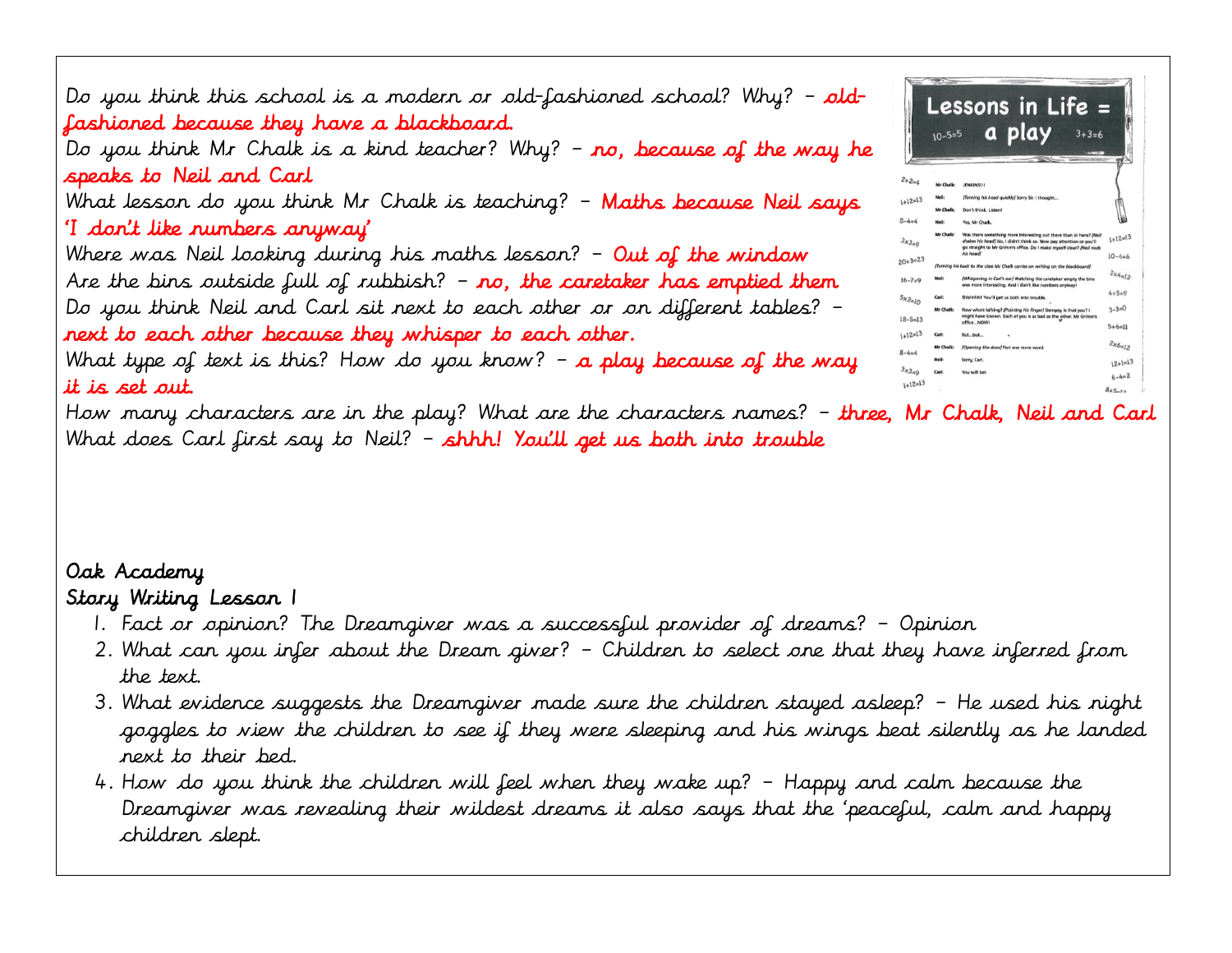## Day 2

Can you write a sentence for each of these spellings? Ensure each sentence includes the one of the spellings and the spellings are spelt CORRECTLY.

> 1. library - 2. forward - 3. decide<br>- 4. medicine 5. complete - 6. arrive 7. reign 8. weight

A series of sentences including one of the spellings in each. These must include

- Capital letters
- Fullstops
- Conjunctions
- Expanded noun phrases (where appropriate) The spellings must be spelt CORRECTLY.

Can you sort the spelling for this<br>week into word classes? **Verb Adverb** *Nour* Adjective

- 1. Library noun
- 2. Forward adverb
- 3. Decide verb
- 4. Medicine noun
- 5. Complete verb
- 6. Arrive verb
- 7. Reign verb
- 8. Weight noun

# Oak Academy

## Story Writing Lesson 2

- 1. Find and copy a word from the text that is a synonym for 'skilled' expert
- 2. What does the word instant mean in the text? Something happened immediately
- 3. Draw a line to match each word with its correct definition. Journeyed to travel somewhere, Experience – to encounter an event, Tailor Made – made for a certain purpose
- 4. Which word could the writer have used to replace desires? wishes
- 5. Using evidence from the text, how do you know that the children were relaxed? 'Peaceful and calm, the happy sleeping children'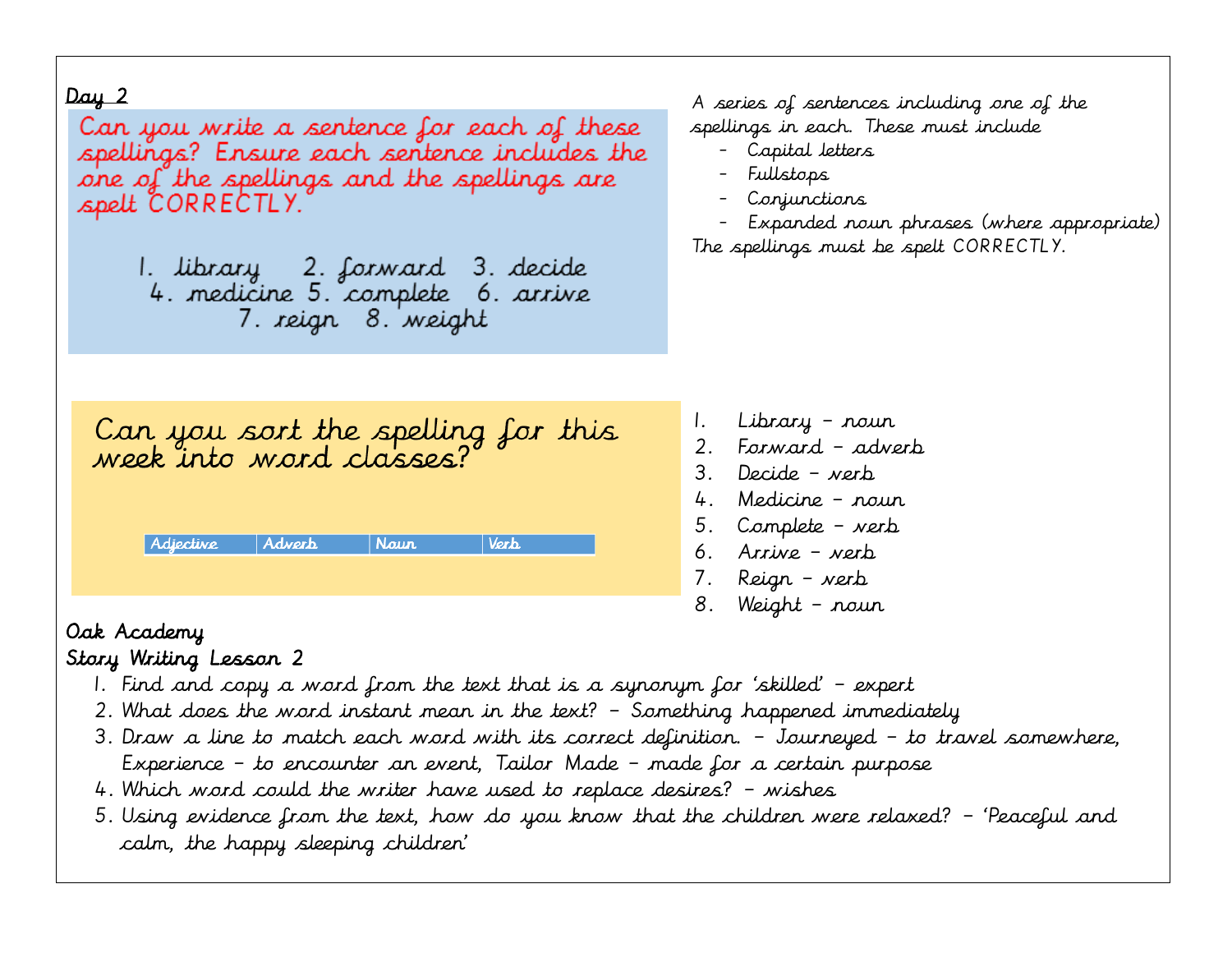#### Day 3



## Oak Academy Story Writing Lesson 3

- 1. Find and copy to adverbs from the text above Unexpectedly, unintentionally
- 2. In the text what punctuation has been used to emphasise an event? exclamation mark
- 3. What punctuation marks are used to indicate speech in the text? Inverted commas
- 4. Find and copy the fronted adverbial phrase in the text As he came into a clearing
- 5. From the depths of the gloomy, darkened cave, includes which feature? expanded noun phrase
- 1. Library
- 2. Forward
- 3. Decide
- 4. Medicine
- 5. Complete
- 6. Arrive
- 7. Reign
- 8. Weight
	- 1. Library
	- 2. Forward
	- 3. Decide
	- 4. Medicine
	- 5. Complete
	- 6. Arrive
	- 7. Reign
	- 8. Weight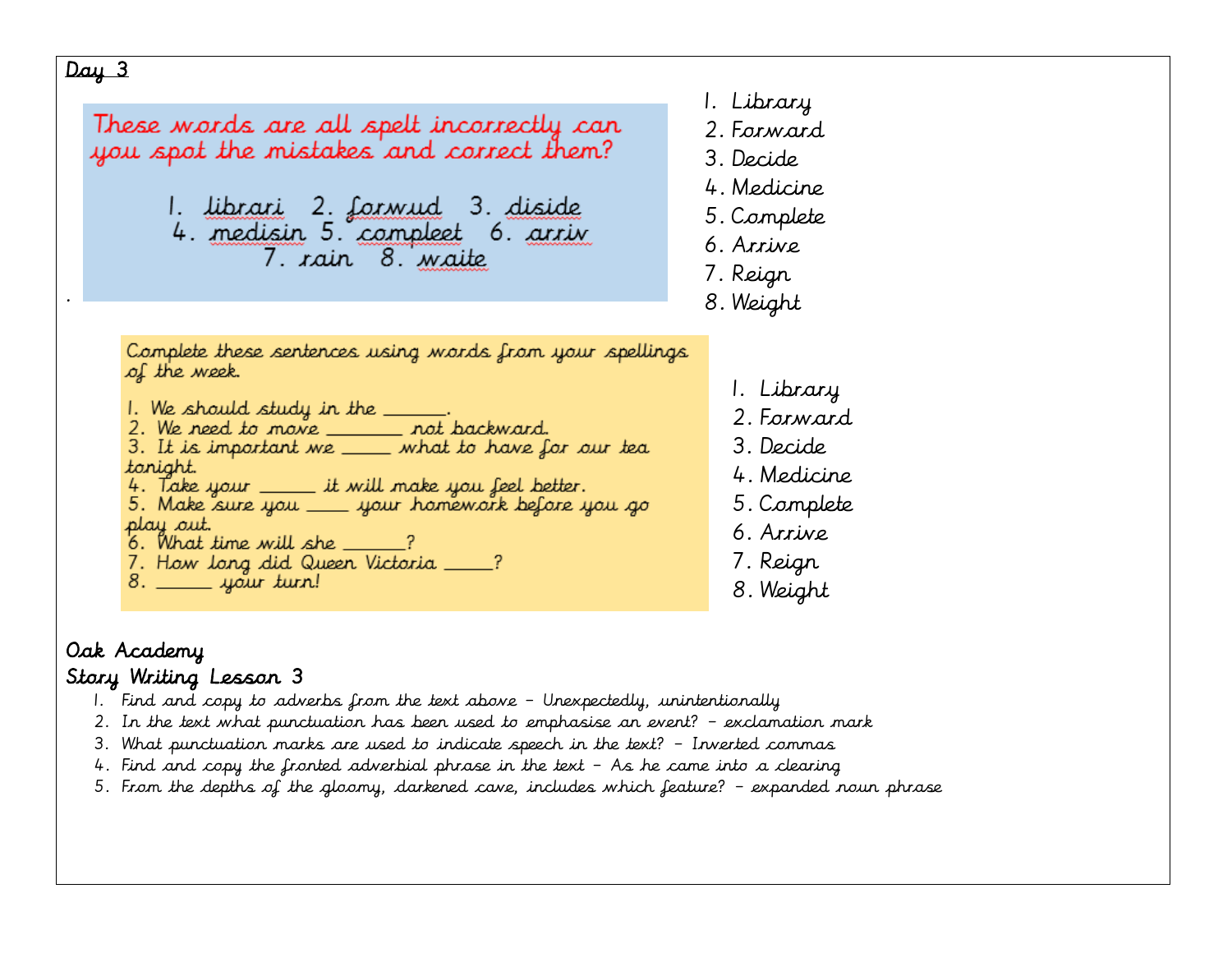#### $Day 4$

Can write these spellings in different ways? Rainbow writing, bubble writing, crayons, felt tips, paints, BE CREATIVE!

> 1. library - 2. forward - 3. decide 4. medicine 5. complete 6. arrive 7. reign 8. weight

The 8 spellings of the week written in as many different ways as they can think of, this can be done in their book or on paper, even on chalk in the garden!

Can you try and come up with a song to remember these spellings? Or a fun way of remembering them for your mini spelling test?

This can be as fun and creative as they want to make it; they can write and record this in their books also!

Maybe write a rap, song, perform a<br>dance, act the words out?

Get creative!

# Oak Academy

## Story Writing Lesson 4

- 1. Add the missing punctuation to the sentence below  $a$  = question mark,  $b$  = inverted commas,  $c$  = apostrophe,  $d = \int \mathcal{L} \mu \, d\mu$  stop,  $e = \ell \times \mathcal{L}$  and mark
- 2. Add commas in the correct place in each of the following sentences June, July and August are the summer months. She has long, curly, ginger hair. I need a carton of milk, a packet of biscuits and a dozen eggs. He could her the birds tweeting, the leaves rustling and the wind whistling
- 3. Correct the passage below adding in the missing punctuation.